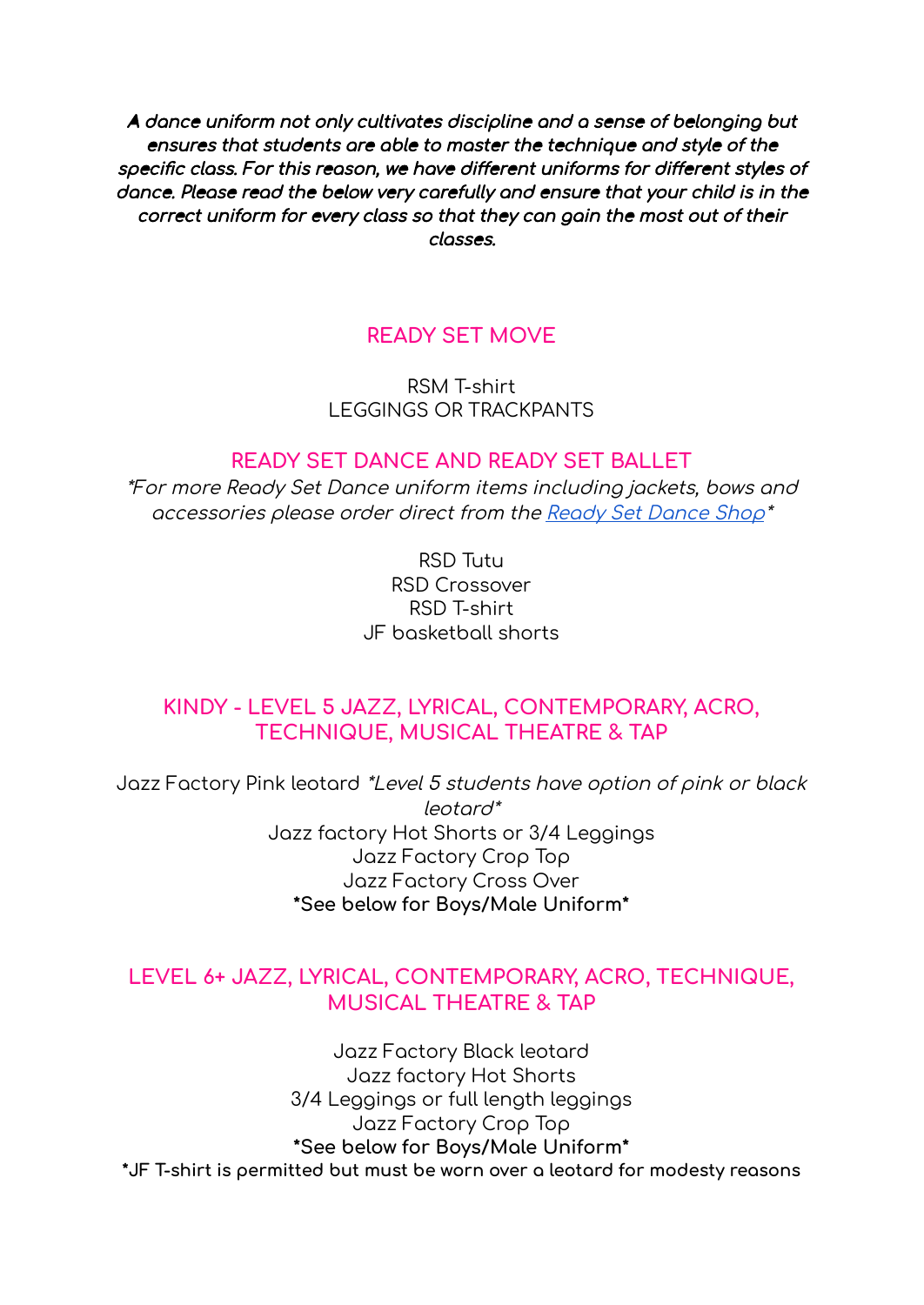## **BALLET**

Jazz Factory Leotard Pink Ballet Stockings \*Optional\* Jazz Factory Ballet Wrap Skirt Jazz Factory Hot Shorts or Leggings \*Hair must be in a bun\*

#### **HIP HOP**

Black JF Tracksuit Pants or Basketball Shorts White or Pink mesh top Jazz Factory Crop Top Optional Hip Hop Harem Pants – Years 7+ Optional JF T-shirt - Years 6+

**\*JF T-shirt is permitted but must be worn over a leotard for modesty reasons\***

# **MALE STUDENTS \*The below is for all styles of dance\***

Jazz Factory Basketball shorts The Jazz Factory Mesh Tank Jazz Factory Tracksuit \*Optional\*

### **WINTER UNIFORM**

Jazz Factory Hoodie Jazz Factory Jumper Jazz Factory Tracksuit Pants Jazz Factory Long Sleeve T-shirt